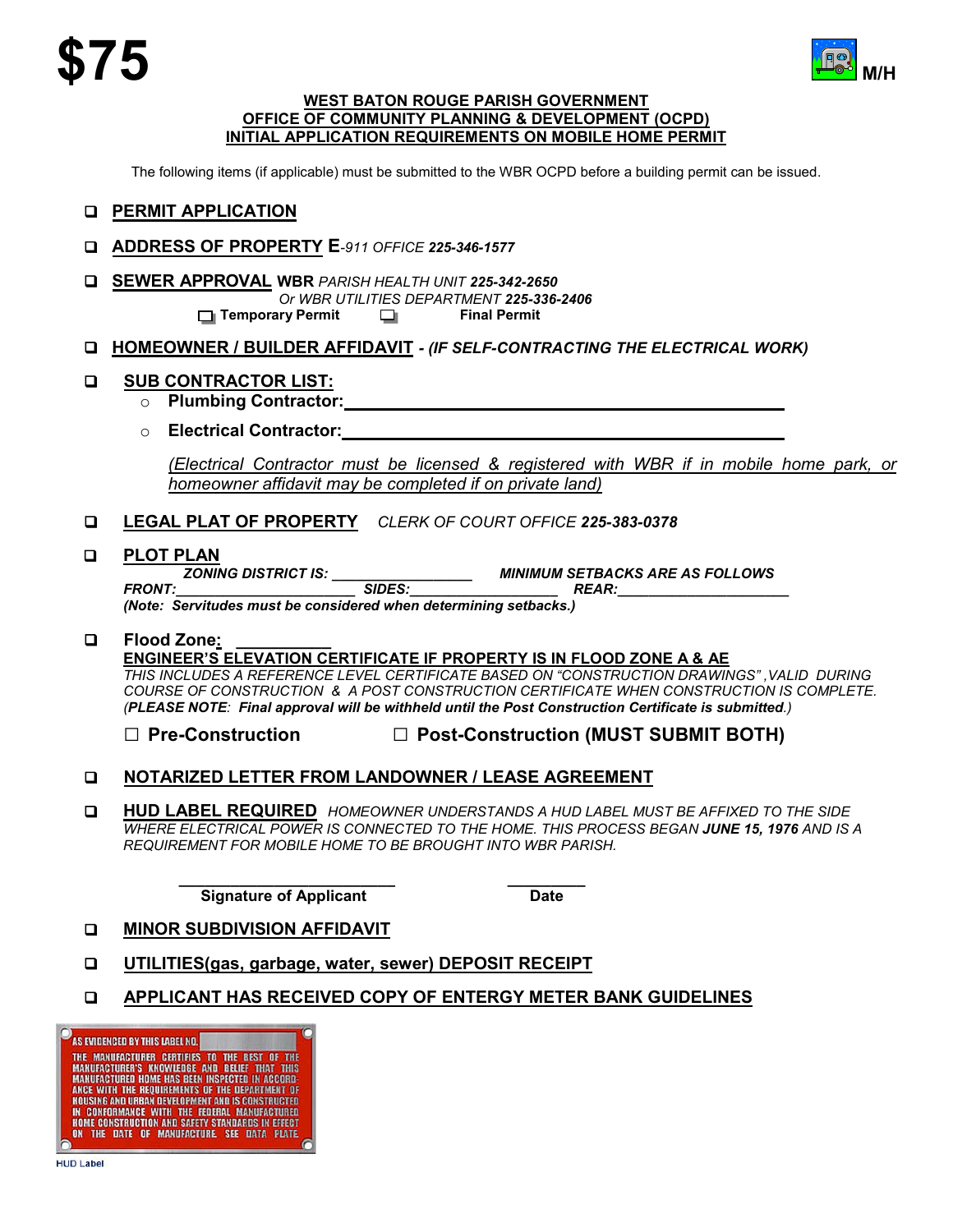# **INSPECTIONS**

**MOBILE HOME INSPECTIONS:** *THE FOLLOWING MUST BE COMPLETED BEFORE REQUESTING AN INSPECTION: ELECTRICAL SERVICE POLE, COMPLETE WITH ELECTRICAL METER PAN, MAIN SERVICE SWITCH AND WEATHER HEAD*  SHALL BE IN PLACE; WIRING COMPLETED FROM MAIN SERVICE SWITCH TO THE MOBILE HOME FEEDER PANEL; MAIN *ELECTRICAL SERVICE SWITCH AND MOBILE HOME FRAME SHALL EACH BE PROPERLY GROUNDED (ONE COMMON COPPER GROUNDING ROD IS ACCEPTABLE); AND HOME SHALL BE PROPERLY ANCHORED (SEE ANCHORING REQUIREMENTS).*

### **CALL THE WBR OCPD TO SCHEDULE INSPECTIONS AT 225-336-2434.** *(24 HR. NOTICE PLEASE!)*

# **ELECTRICAL CONNECTIONS**

*APPROVAL FOR A TRAILER METER LOOP (TML) CONNECTION IS ISSUED UPON RECEIPT OF THE FOLLOWING: APPROVAL FROM BUILDING INSPECTOR; FINAL SEWER APPROVAL AND POST CONSTRUCTION ELEVATION CERTIFICATE (IF LOCATED IN FLOOD ZONE A). ENTERGY REQUESTS THAT ALL NEW MOBILE HOME INSTALLATIONS ATTEMPT TO BANK THEIR METERS PER ENTERGY GUIDELINES (1-800-ENTERGY…ASK TO SPEAK TO AN ENGINEER ON-STAFF)*

# **MINIMUM FLOOR ELEVATIONS**

**SECTION 5 ½ - 18 (A) :** THE MINIMUM FLOOR ELEVATION ON BUILDING ADJACENT TO BUILT-UP HIGHWAYS/ROADS BE SET TWENTY-FOUR (24) INCHES ABOVE THE AVERAGE ELEVATION OF SURROUNDING LAND WITHIN THREE HUNDRED (300) FEET OF THE BUILDING ITSELF.

**SECTION 5 ½ - 45 (1):** NEW CONSTRUCTION OR SUBSTANTIAL IMPROVEMENTS OF ANY RESIDENTIAL STRUCTURE SHALL HAVE THE LOWEST FLOOR, INCLUDING BASEMENT, ELEVATED TO OR ABOVE THE BASE FLOOD ELEVATION OR ONE (1) FOOT ABOVE THE ADJACENT ROADWAY, WHICHEVER ELEVATION IS HIGHER.

# **LOT SIZE REQUIREMENTS**

THE LOT SIZE MINIMUM REQUIREMENT IS DETERMINED BY THE ZONING DISTRICT THAT THE PROPERTY LIES IN. THE OCPD STAFF CAN ASSIST YOU IN DETERMINING THE REQUIREMENT FOR YOUR PROPERTY AND/OR REFER TO [WWW.MUNICODE.COM.](http://www.municode.com/)

# **ANCHORING REQUIREMENTS FOR MOBILE HOMES**

**SECTION 5 ½ - 45 (3B)**: ALL MANUFACTURED HOMES SHALL BE ANCHORED TO RESIST FLOTATION, COLLAPSE OR LATERAL MOVEMENT. SPECIFIC REQUIREMENTS SHALL BE:

- **OVER THE TOP TIES** at each of the four (4) corners of the manufactured home, with two (2) additional ties per side at intermediate locations; or
- **FRAME TIES** at each corner of the home with five (5) additional ties per side at intermediate points;
- All components of the anchoring system be capable of carrying a force of forty-eight hundred (4,800) pounds:
- Any additions to the manufactured home be similarly anchored.

# **BUILDING SETBACK REQUIREMENTS**

*LOCATION OF STRUCTURE(S) AND DISTANCES FROM PROPERTY LINES (PLACEMENT SETBACKS) SHALL ADHERE TO PARISH ORDINANCE. (Note: Servitudes must be considered when determining setbacks.)*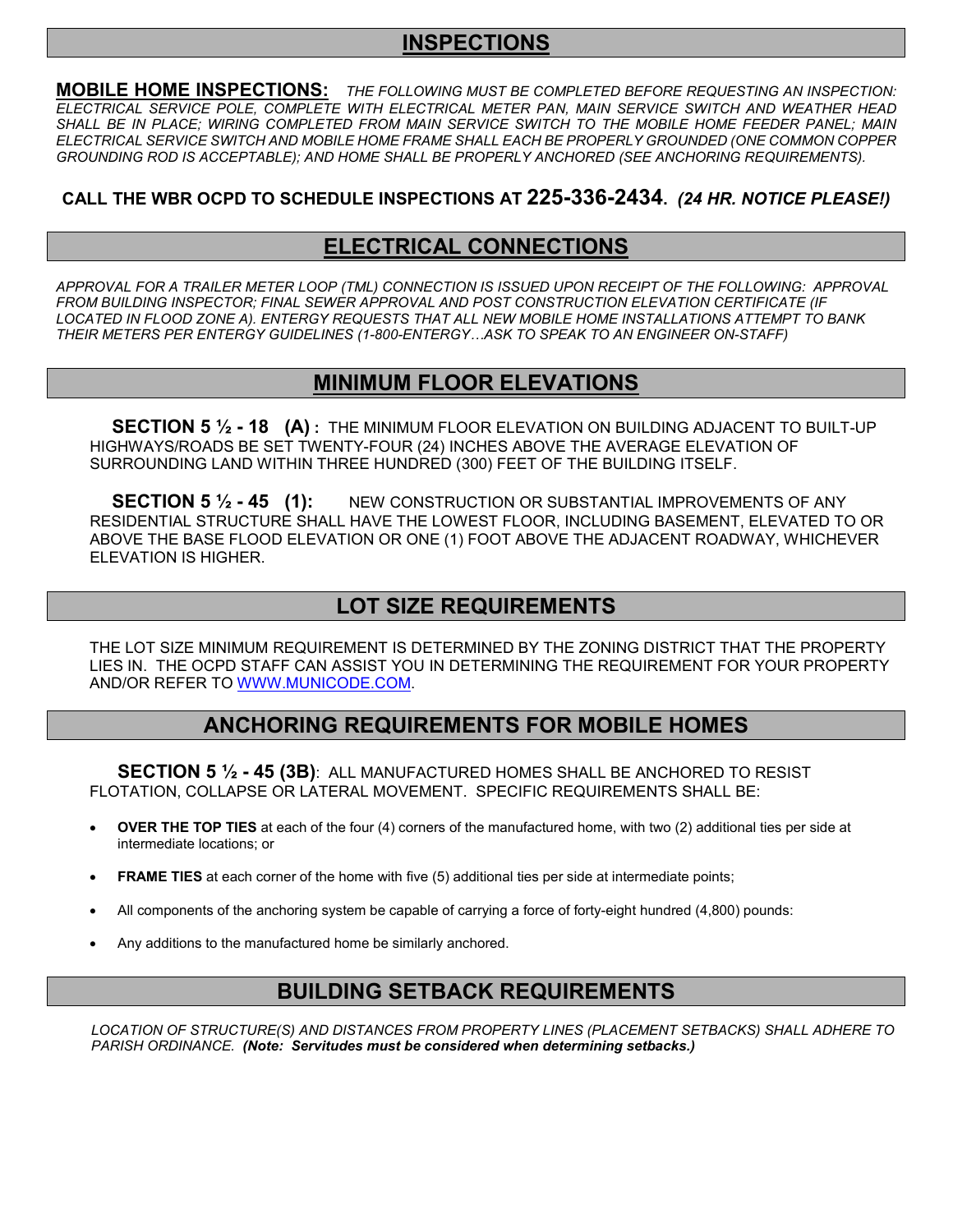# **MOBILE HOME INSPECTIONS**

# **PLEASE CALL 225-336-2434 ONCE 1-10 ARE COMPLETE**

- 1. ELEVATION (SEE CHECKLIST)
- 2. SETBACKS All property markers must be identified and set with nylon string if mobile home is located on private property.
- 3. ADDRESS- #'S POSTED ON MOBILE HOME
- 4. PROPER ANCHORING (SEE CHECKLIST)
- 5. ELECTRICAL POLE Must be complete with electrical meter pan, main service switch and weather head in place.
- 6. WIRING Must be complete from main service switch to mobile home feeder panel.
- 7. PLUMBING & WATER– All utilities must be connected to trailer
- 8. SEWER- Cannot be ran above ground & must be left uncovered for inspection
- 9. MECHANICAL (A/C UNIT)
- 10. GROUNDING– Of main electrical service switch and mobile home frame
- 11. STEPS WITH HANDRAILS– At entry points (Meeting Code Requirements)

\*\*\*If you are moving a mobile home into a mobile home park you must have a registered contractor pull your permit\*\*\*

\*\*\*If you are not using this mobile home as your primary residence, you must have a registered contractor pull your permit\*\*\*

This list is a brief overview of the main items needed. The inspector will take a look for any other Safety Hazards on the property before passing your Final Inspection.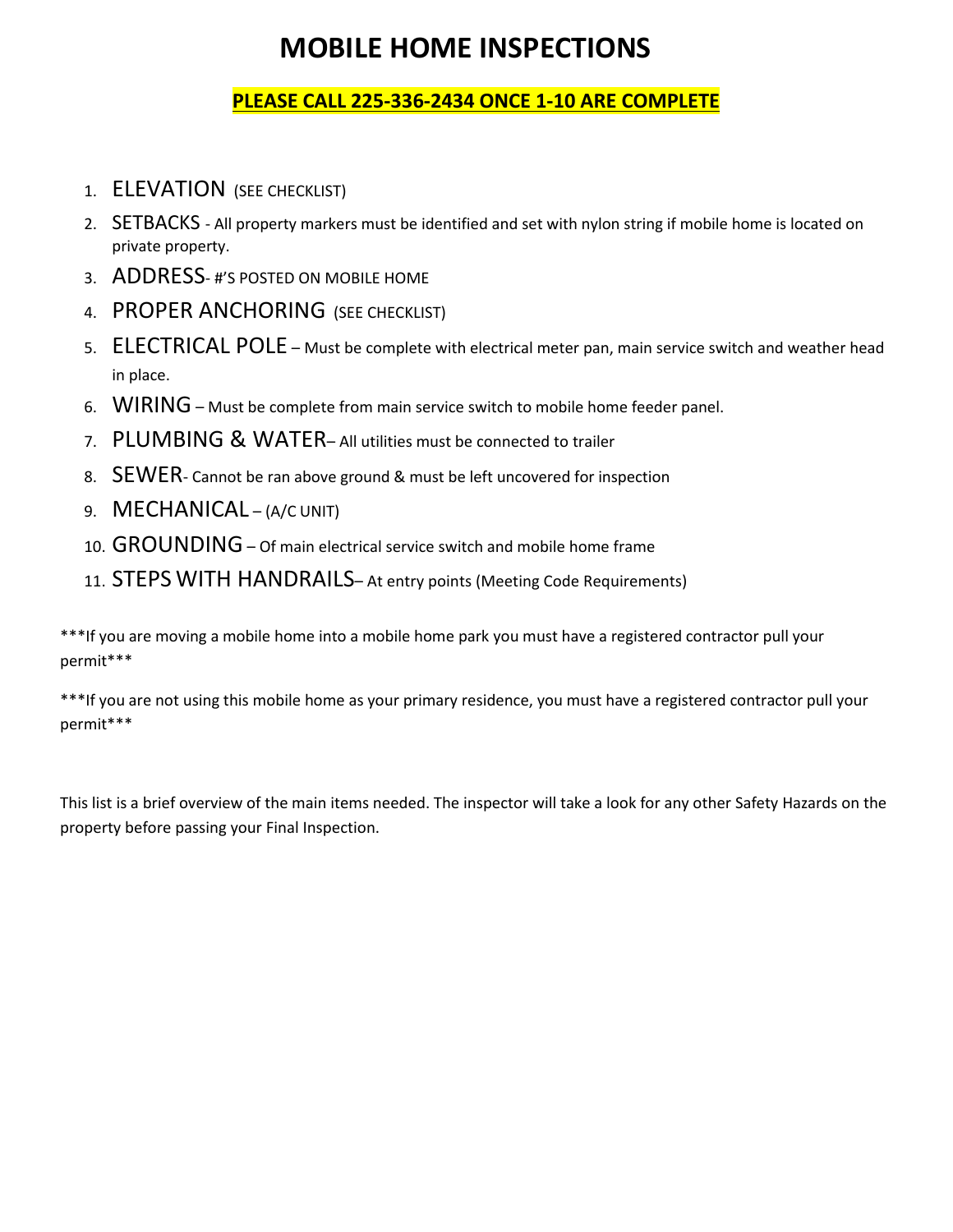| WBR Office of Community Development Form OCPD #004dmh<br>"Gray boxes"<br><b>MOBILE HOME PERMIT APPLICATION</b><br>are for Staff Use |                                      |                                                                                                                                                                                                        |                                       |                              |                                                                                                                                                                                                                                                                                                                                                                                                                                                                                                                                                    |  |  |
|-------------------------------------------------------------------------------------------------------------------------------------|--------------------------------------|--------------------------------------------------------------------------------------------------------------------------------------------------------------------------------------------------------|---------------------------------------|------------------------------|----------------------------------------------------------------------------------------------------------------------------------------------------------------------------------------------------------------------------------------------------------------------------------------------------------------------------------------------------------------------------------------------------------------------------------------------------------------------------------------------------------------------------------------------------|--|--|
| I. Applicant, Owner and Project Information                                                                                         |                                      |                                                                                                                                                                                                        |                                       |                              |                                                                                                                                                                                                                                                                                                                                                                                                                                                                                                                                                    |  |  |
| <b>Project Address:</b>                                                                                                             |                                      |                                                                                                                                                                                                        | CITY:                                 | <b>STATE:</b>                | ZIP:                                                                                                                                                                                                                                                                                                                                                                                                                                                                                                                                               |  |  |
| <b>APPLICANT Name:</b>                                                                                                              |                                      |                                                                                                                                                                                                        | Email:                                |                              |                                                                                                                                                                                                                                                                                                                                                                                                                                                                                                                                                    |  |  |
| Primary Contact #:                                                                                                                  |                                      |                                                                                                                                                                                                        | Secondary Contact #:                  |                              |                                                                                                                                                                                                                                                                                                                                                                                                                                                                                                                                                    |  |  |
| <b>Electrical Contractor:</b>                                                                                                       |                                      |                                                                                                                                                                                                        | Email:                                |                              |                                                                                                                                                                                                                                                                                                                                                                                                                                                                                                                                                    |  |  |
| Primary Contact #:                                                                                                                  |                                      |                                                                                                                                                                                                        | Secondary Contact #:                  |                              |                                                                                                                                                                                                                                                                                                                                                                                                                                                                                                                                                    |  |  |
| <b>LAND OWNER Name:</b>                                                                                                             |                                      |                                                                                                                                                                                                        | Email:                                |                              |                                                                                                                                                                                                                                                                                                                                                                                                                                                                                                                                                    |  |  |
| Secondary Contact #:<br>Primary Contact #:                                                                                          |                                      |                                                                                                                                                                                                        |                                       |                              |                                                                                                                                                                                                                                                                                                                                                                                                                                                                                                                                                    |  |  |
| II. Description of Project and Permit<br><b>Type of Permit Being Applied For:</b>                                                   |                                      |                                                                                                                                                                                                        | <b>Type of Sewer:</b>                 |                              |                                                                                                                                                                                                                                                                                                                                                                                                                                                                                                                                                    |  |  |
| <b>Mobile Home</b>                                                                                                                  |                                      |                                                                                                                                                                                                        | Private □ Parish<br>Communal          |                              |                                                                                                                                                                                                                                                                                                                                                                                                                                                                                                                                                    |  |  |
| <b>Model Year:</b>                                                                                                                  |                                      | <b>Understanding of Mandatory HUD Label:</b>                                                                                                                                                           |                                       |                              | <b>Type of Foundation:</b><br>$\Box$ Gravel<br>Dirt<br>$\sqsupset$ Slab                                                                                                                                                                                                                                                                                                                                                                                                                                                                            |  |  |
|                                                                                                                                     |                                      | Applicants Initials: _________                                                                                                                                                                         |                                       |                              |                                                                                                                                                                                                                                                                                                                                                                                                                                                                                                                                                    |  |  |
| List all existing structures on property:                                                                                           |                                      |                                                                                                                                                                                                        | <b>Describe work to be performed:</b> |                              |                                                                                                                                                                                                                                                                                                                                                                                                                                                                                                                                                    |  |  |
| <b>Approximate Cost of Proposed Work:</b>                                                                                           |                                      |                                                                                                                                                                                                        | <b>Flood Zone:</b>                    |                              |                                                                                                                                                                                                                                                                                                                                                                                                                                                                                                                                                    |  |  |
| <b>Mobile Home Dimensions:</b>                                                                                                      |                                      |                                                                                                                                                                                                        |                                       | <b>Total Square Footage:</b> |                                                                                                                                                                                                                                                                                                                                                                                                                                                                                                                                                    |  |  |
| <b>Plumbing Contractor:</b>                                                                                                         |                                      |                                                                                                                                                                                                        |                                       | <b>YES</b><br>$\overline{N}$ |                                                                                                                                                                                                                                                                                                                                                                                                                                                                                                                                                    |  |  |
| <b>Electrical Contractor:</b>                                                                                                       |                                      |                                                                                                                                                                                                        |                                       | <b>NO</b><br><b>YES</b>      |                                                                                                                                                                                                                                                                                                                                                                                                                                                                                                                                                    |  |  |
| <b>III.</b> Applicant Certification                                                                                                 |                                      |                                                                                                                                                                                                        |                                       |                              |                                                                                                                                                                                                                                                                                                                                                                                                                                                                                                                                                    |  |  |
|                                                                                                                                     |                                      |                                                                                                                                                                                                        |                                       |                              |                                                                                                                                                                                                                                                                                                                                                                                                                                                                                                                                                    |  |  |
|                                                                                                                                     |                                      | I certify that I have provided the information on this application (other than information in the "gray boxes") and that I have<br>legal action taken against me or others by West Baton Rouge Parish: |                                       |                              | reviewed ALL of the information on this form (including the information in the "gray boxes"). I further certify that the information I<br>have provided is true and correct to the best of my knowledge and that I have read and understand the laws of West Baton Rouge<br>Parish as related to the development of my property (including, but not limited to Zoning and Site Development regulations). I am<br>aware that any false or misleading information on this form, or any violation of Parish property development laws could result in |  |  |
| <b>Signature</b>                                                                                                                    |                                      | <b>Print Name</b>                                                                                                                                                                                      |                                       |                              | <b>Date</b>                                                                                                                                                                                                                                                                                                                                                                                                                                                                                                                                        |  |  |
| <b>OFFICE USE ONLY</b><br>IV.                                                                                                       | <b>Multi-Agency Coordination</b>     |                                                                                                                                                                                                        |                                       |                              |                                                                                                                                                                                                                                                                                                                                                                                                                                                                                                                                                    |  |  |
| Mobile Home Permit Fee: \$75                                                                                                        |                                      | Date paid:                                                                                                                                                                                             |                                       | Payment Method:              |                                                                                                                                                                                                                                                                                                                                                                                                                                                                                                                                                    |  |  |
| Permit ID:                                                                                                                          |                                      | Municipality:                                                                                                                                                                                          |                                       | Date Initiated:              |                                                                                                                                                                                                                                                                                                                                                                                                                                                                                                                                                    |  |  |
| Is there a record of a "Parish-<br>approved plat"?:                                                                                 |                                      | Subdivision:                                                                                                                                                                                           |                                       |                              | Reviewer Notes (attach additional sheets if necessary):                                                                                                                                                                                                                                                                                                                                                                                                                                                                                            |  |  |
| Tract:                                                                                                                              |                                      | Lot:                                                                                                                                                                                                   |                                       | Lot size (sq. ft.):          |                                                                                                                                                                                                                                                                                                                                                                                                                                                                                                                                                    |  |  |
| Current<br>Zoning:                                                                                                                  | Family or Minor<br>Affidavits Rec'd? | Does proposal comply with the Parish's<br>zoning requirements?                                                                                                                                         |                                       | Proposed<br>Occupancy:       | Does property comply with the<br>Parish's subdivision requirements?                                                                                                                                                                                                                                                                                                                                                                                                                                                                                |  |  |
| Map & Parcel Number:                                                                                                                |                                      | Flood Zone:                                                                                                                                                                                            | BFE:                                  |                              | Req'd Floor Elev:                                                                                                                                                                                                                                                                                                                                                                                                                                                                                                                                  |  |  |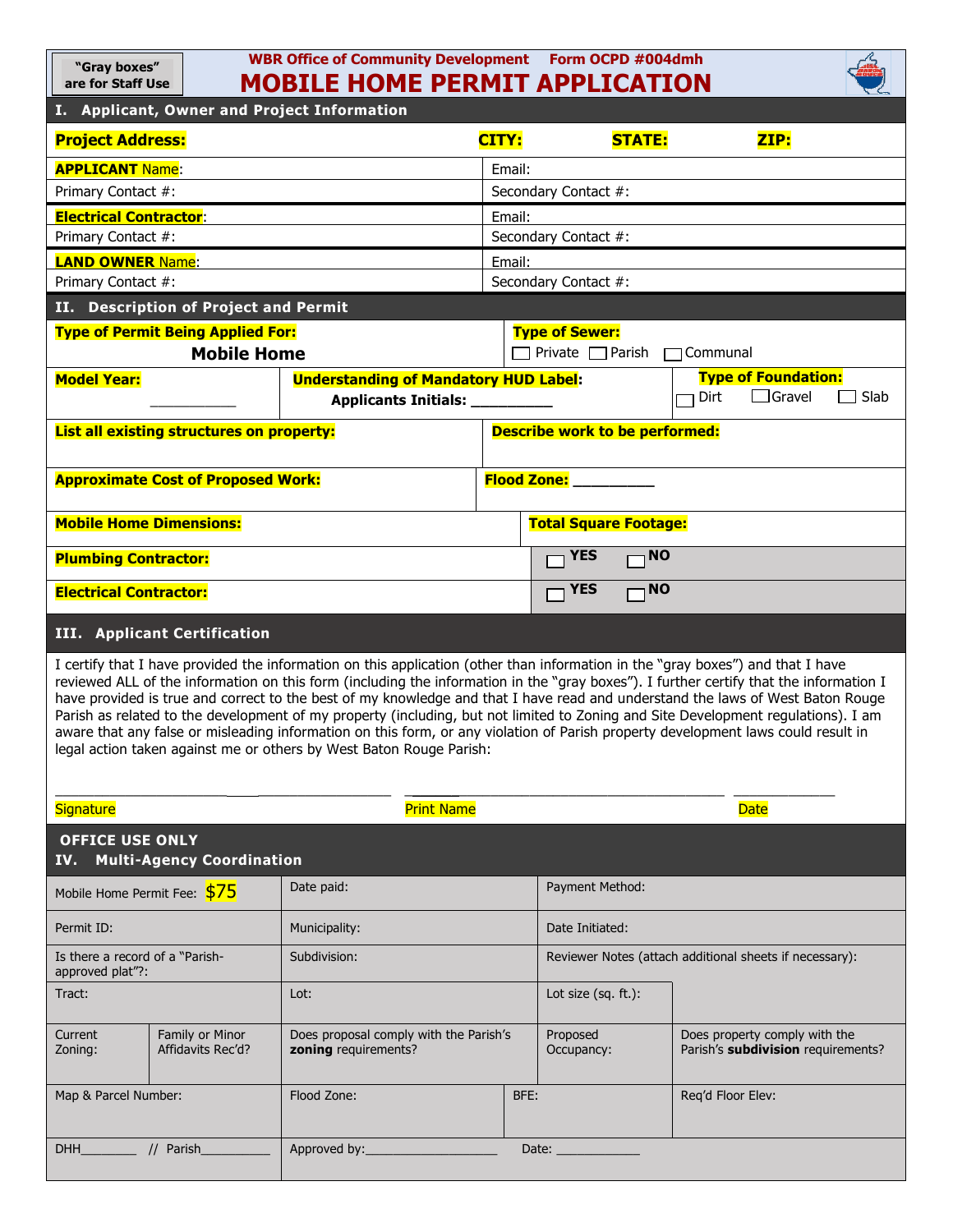### **ELECTRICAL PERMIT APPLICATION** Date: **PROJECT INFORMATION (Please print)**

| Owner of property                             |                                                             |
|-----------------------------------------------|-------------------------------------------------------------|
|                                               |                                                             |
|                                               |                                                             |
|                                               | Subdivision <u>______________</u>                           |
|                                               | <b>CONTRACTOR INFORMATION (Please Print)</b>                |
| Company name                                  | <u> 1989 - Johann Stoff, amerikansk politiker (d. 1989)</u> |
| Parish Registration Number __________________ |                                                             |
| Proposed cost of work \$                      |                                                             |
|                                               |                                                             |
|                                               | <b>ITEM TABLE / CALCULATION OF PERMIT FEE</b>               |

Code Item Qty Fee Code Item Qty. Fee E01 Transformer | 16.00 E19 Temporary Meter | 20.00 E02 Line, Underground (per foot) 0.13 E20 Correct Wiring, Change-Out, Upgrade or Relocate Service 20.00 E03 Service, <= 60 amps | 8.00 E21 Circuit, Branch | 3.00 E04 Service, <= 100 amps | 12.00 E22 Circuit, Feeder | 6.00 E05 Service, <= 200 amps | 14.00 E23 | Motor, < 1HP (Fraction) | 3.00 E06 Service, <= 400 amps | 16.00 E24 | Motor, 1-2 HP | 6.00 E07 Service, <= 600 amps | 18.00 E25 | Motor, 3-5 HP | 8.00 E08 Service, <= 800 amps | 20.00 E26 Motor, 7.5-10 HP | 10.00 E09 Service, <= 1000 amps 22.00 E27 Motor, 15 – 25 HP 12.00 E10 Service, <= 1200 amps 24.00 E28 Motor, 30 – 100 HP 16.00 E11 Service, <= 1400 amps 26.00 E29 Motor, 150 – 200 HP 20.00 E12 Service, <= 1600 amps 30.00 E30 Motor, 250+ HP 24.00 E13 Service, <= 1800 amps 34.00 E31 Swimming Pool 20.00 E14 Service, <=2000 amps 38.00 E32 Generator 40.00 E15 Service, <=2400 amps 42.00 E33 Solar Panel Installation 75.00 E16 Service, <=2500 amps 46.00 E34 Temporary Cut-In 20.00 E17 Mobile Home, Comm. 20.00 E35 E18 Mobile Home, SFR 10.00 E36 Minimum Fee 20.00 **TOTAL FEE:** Paid by: Cash Credit Card Check#

Residential Remodel Associated Permit Number: If no associations, new permit number: Mobile Home  $\Box$  Addition Plans & application reviewed & approved by